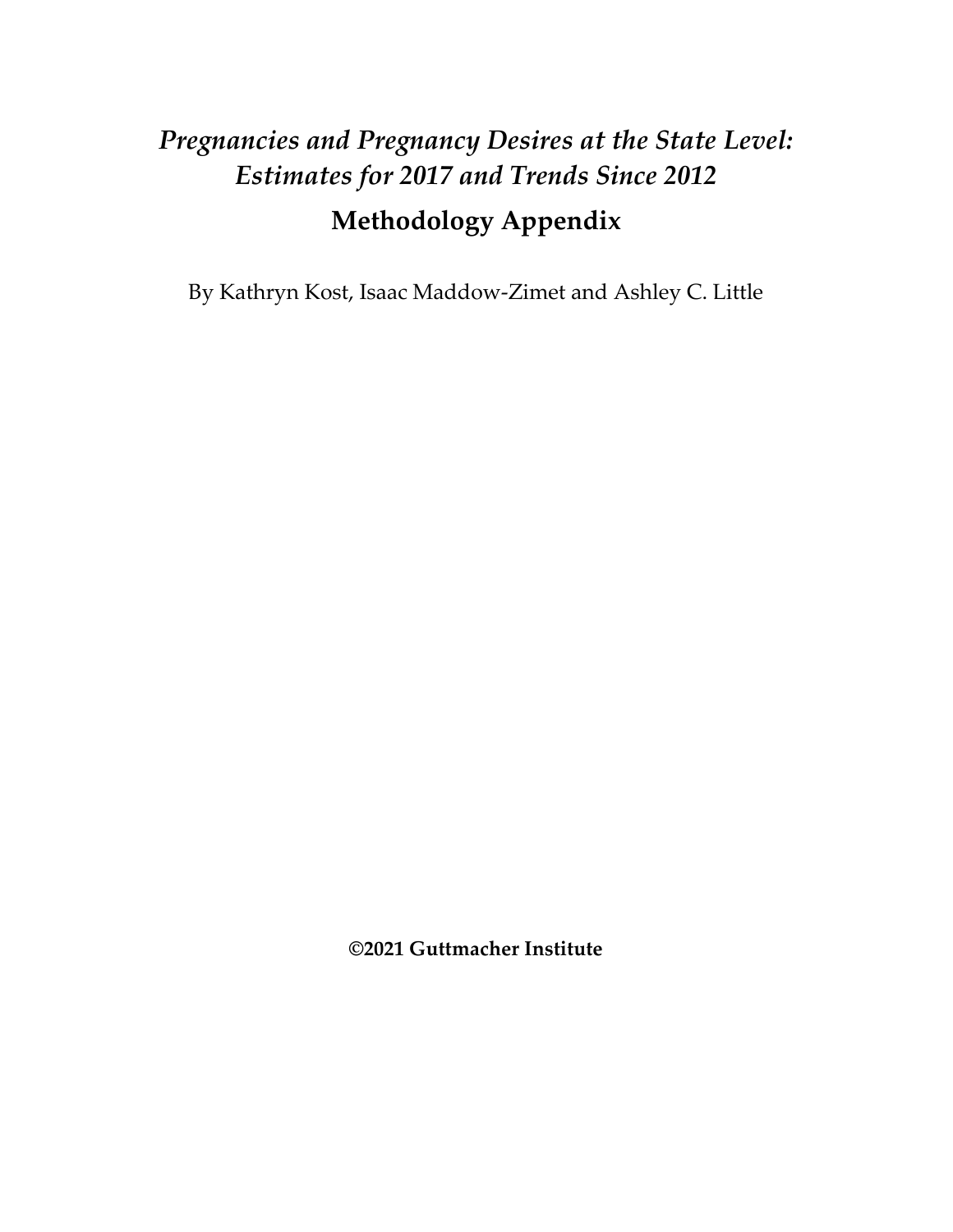## Acknowledgments

This report was prepared by Kathryn Kost, Isaac Maddow-Zimet and Ashley C. Little, and it was edited by Jenny Sherman—all of the Guttmacher Institute. Guttmacher colleagues Haley Ball, Jonathan M. Bearak, Kimberley Lufkin, Laura D. Lindberg, Elizabeth Nash and Adam Sonfield provided comments on drafts.

We relied greatly on the work of staff of the PRAMS Working Group and the CDC PRAMS Team at the Women's Health and Fertility Branch, Division of Reproductive Health of the Centers for Disease Control and Prevention, who collected, compiled and published much of the surveillance data used in this report. Without their cooperation, expertise and dedicated work, the estimates provided in this report would not be possible.

The Guttmacher Institute gratefully acknowledges the unrestricted funding it receives from individuals and foundations—including major grants from The William and Flora Hewlett Foundation and The David and Lucile Packard Foundation—which undergirds all of the Institute's work.

#### Suggested citation

Kost K, Maddow-Zimet I and Little AC, Pregnancies and Pregnancy Desires at the State Level: Estimates for 2017 and Trends Since 2012—Methodology Appendix, New York: Guttmacher Institute, 2021, https://www.guttmacher.org/report/pregnancy-desires-and-pregnancies-statelevel-estimates-2017.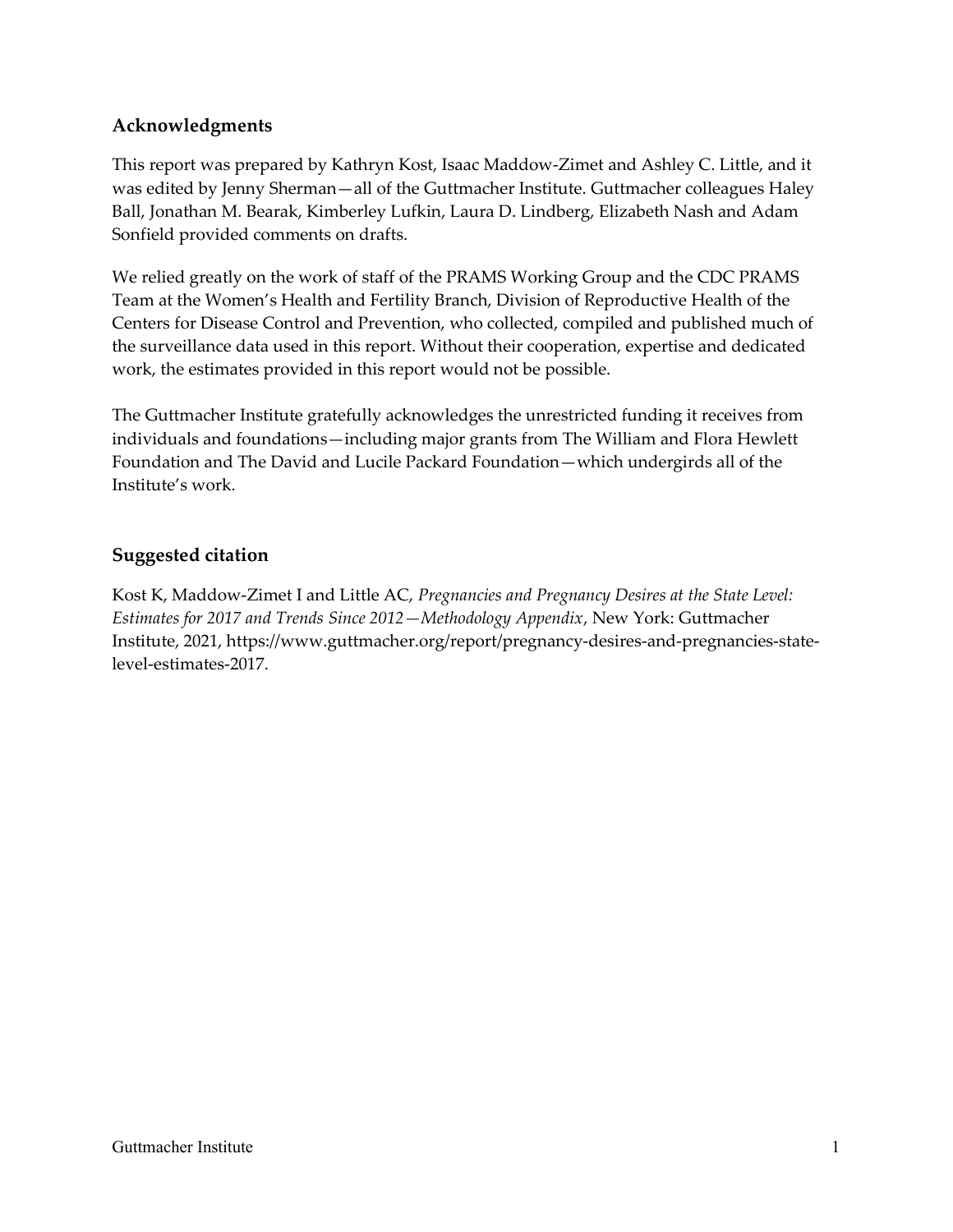#### Introduction

This appendix describes the methodology and data sources used to calculate the estimates presented in Pregnancies and Pregnancy Desires at the State Level: Estimates for 2017 and Trends Since 2012. These include estimates by state and year for three pregnancy desire groups: pregnancies wanted at the time that they occurred or sooner than they occurred; pregnancies wanted later than the time that they occurred or not wanted at all; and pregnancies characterized by uncertainty, defined as those occurring among individuals who reported that prior to their pregnancy they had not been sure whether they wanted to become pregnant. Our estimation procedure involves combining multiple data sources, each with its own strengths and limitations.

The total number of pregnancies in each state is the sum of all births, abortions and fetal losses among residents of that state. Similarly, the total number of pregnancies within each pregnancy desire group is the sum of all births, abortions and fetal losses that had been characterized by that pregnancy desire. For example, pregnancies wanted later or unwanted represents the sum of all births from pregnancies wanted later or unwanted, all abortions from pregnancies wanted later or unwanted, and all fetal losses from pregnancies wanted later or unwanted. The data sources for births, abortions and fetal losses, and distributions of pregnancy desires for each, are described below, as well as the methods we employed for calculating estimates.

## Births: counts and pregnancy desires

The annual number of births occurring to residents of each state in each calendar year from 2012 to 2017 was obtained from the National Center for Health Statistics' National Vital Statistics System.<sup>1</sup> In instances of a multiple birth (i.e., twins and higher order births), we count each infant delivered as a single pregnancy, an approach consistent with published overall pregnancy rates by state.<sup>2</sup>

Data on the proportion of births in each pregnancy desire group was obtained from annual Pregnancy Risk Assessment Monitoring System (PRAMS) surveys, a surveillance project conducted by the Centers for Disease Control and Prevention (CDC) and individual states, for the years 2012–2017. PRAMS consists of annual surveys of residents who have delivered a recent live birth (respondents are typically surveyed two to six months after delivery). The sample is drawn from the state vital statistics data file containing all birth certificates and is weighted to represent those who reside in the state and delivered a live birth in the year of the survey.<sup>3</sup> PRAMS surveys are coordinated by the CDC and were conducted in 47 states and New York City in 2017; in earlier years, fewer states participated (39 in 2016, 40 in 2015, 40 in 2014, 40 in 2013, and 37 in 2012).<sup>4</sup> New York State (excluding New York City) and New York City each conduct PRAMS surveys independent of one another; we combine data from both surveys to produce estimates for New York State as a whole.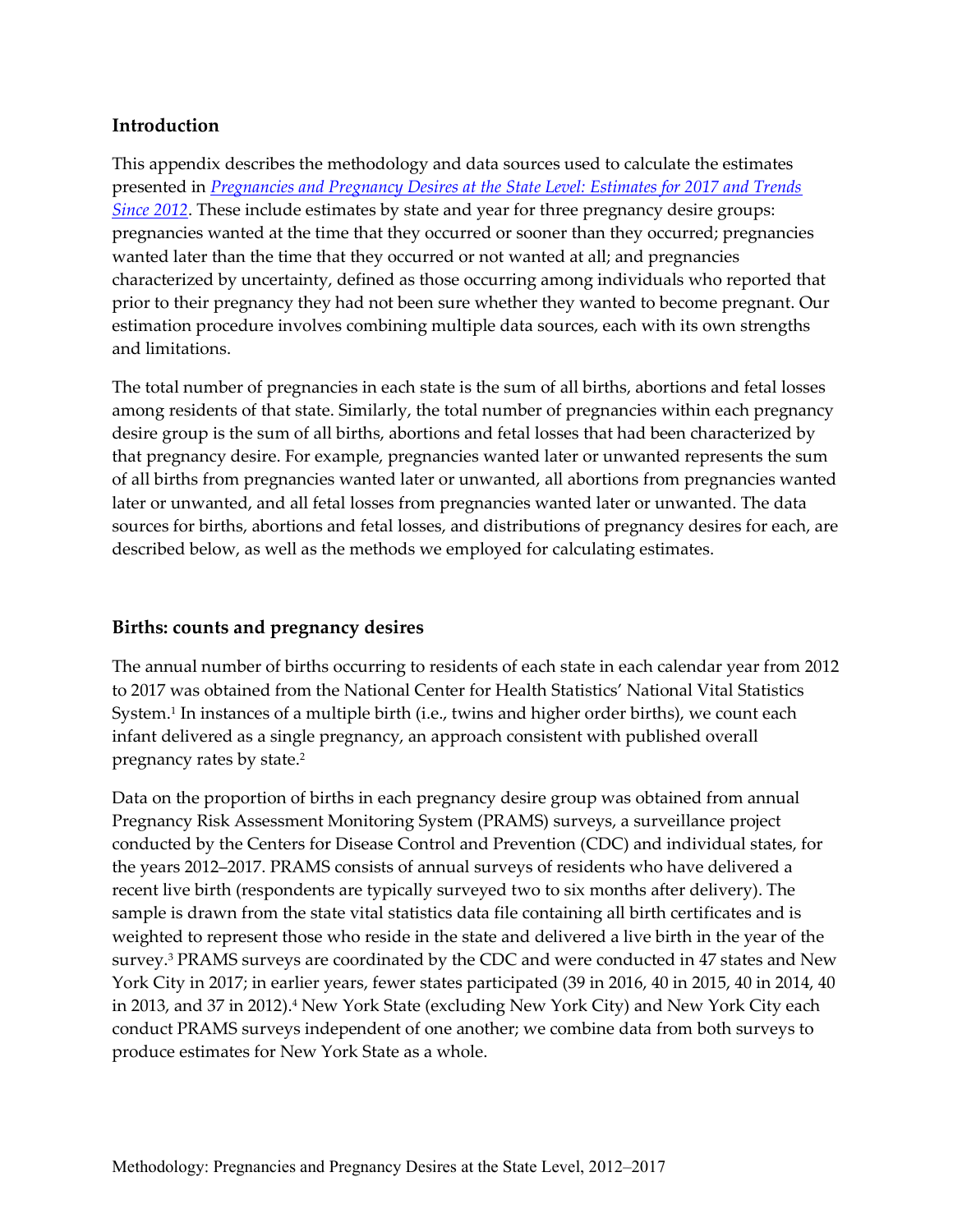For data collected from 2012 to 2014, the CDC did not release or recommend the use of data from PRAMS surveys that did not reach a response rate of 60%; for 2015–2017, this threshold was lowered to 55%.<sup>4</sup> Estimates from surveys with lower-than-optimal response rates can be greatly affected by unobserved variation in who is likely to respond; because of this, we used data only from states that met CDC thresholds. This ranged from 28 to 35 states and localities for 2012–2017, with the highest number of states and localities available in 2017. (As shown in Methodology Appendix Table 1, different states met response rate thresholds each year; 42 states and New York City had data available for release for at least one year).<sup>4</sup>

For each state with available data, we calculated weighted proportions of births in each of the pregnancy desire response categories, as well as associated standard errors, accounting for the complex sample design of the PRAMS survey by using the *svy* commands in Stata 16.1.<sup>5</sup>

We then used these weighted proportions and estimated standard errors as inputs in a simple Bayesian model to estimate, for each year from 2012 to 2017, the true proportion of births in each pregnancy desire response category in each state, among all states with data available for at least one year. We estimated these proportions within a Bayesian model primarily to incorporate multiple sources of error into uncertainty intervals, and more easily propagate that uncertainty into other derived estimates (e.g., pregnancy rates according to pregnancy desire). The model has the added advantage of allowing us to better estimate proportions in each state for years without available PRAMS data because it can incorporate information from neighboring years in that state, as well as information about the relative stability of the proportion of births in each pregnancy desire category over time (see model description below). For years with available data, the model also enabled us to smooth estimates in order to be purposefully conservative in identifying potential trends except in the absence of strong evidence.

In the model, we assume that for each state, the PRAMS estimate of the proportion of respondents in each pregnancy desire response category for each year (denoted  $\hat{\mu}_{it}$ , where *j* is the response category,  $i$  is the state and  $t$  is the year) is the realization of a draw from a truncated normal distribution with true mean  $\mu_{ij}$  and standard deviation  $\sigma_{ij}$ t (defined as the standard error of the PRAMS estimate for that response category, state and year), bounded at 0 and 1. To smooth estimates over time, as well as help estimate years for which data is not available, we model the change in  $\mu_{ij}$  over time as the product of a random walk process without drift, where the difference between  $\mu_{ji}$  and  $\mu_{ji+1}$  is drawn from a normal distribution with mean 0 and standard error εij.

In practice, this means that in the absence of data, the model assumes that estimates closer to the estimate for the year prior are more plausible. εij, which describes the amount of variation over time for any given state, is state-specific. However, to help estimate the scale of variation over time for states with a limited number of years of data, we set a hierarchical prior on  $\varepsilon_{ij}$ , such that  $\varepsilon_{ij}$  is drawn from a normal distribution with mean  $\theta_i$  and standard deviation  $\Phi_j$ . In other words, how much the proportion of births in each pregnancy desire group changes over time is informed by the scale of these changes for the states in which we have data for multiple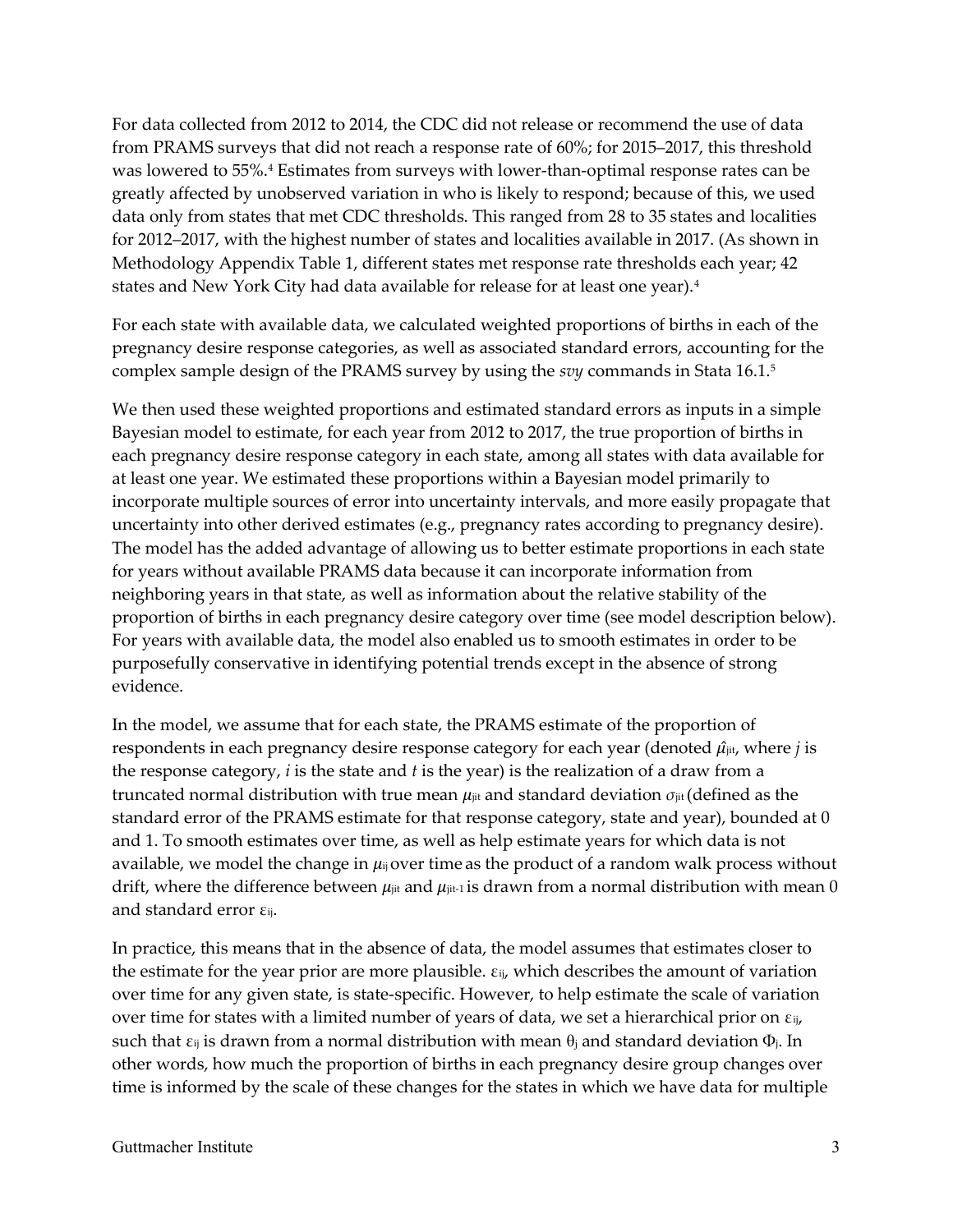years. We set a moderately informative prior [beta(1,5)] on  $\theta_i$  to encourage smoothing and discourage implausibly large changes between years, and a weakly informative prior [beta(2,2)] on  $\mu_{\text{jit}}$ . Finally, to ensure that the proportion of births in each pregnancy desire group sum to 1, we set a strongly informative prior [normal(1, .001)] on the sum of the proportions.

We used the posterior distributions for the proportions of births in each pregnancy desire group, as well as the posterior distribution of the proportion of abortion in each pregnancy desire group (the modelling of which is described below), to derive all other quantities described in this appendix with valid uncertainty intervals. The model was fit in Stan using the cmdstanr package;<sup>6</sup> complete model code is available on OSF at <u>https://osf.io/fc9u6/</u>.

#### Abortions: counts and pregnancy desires

For abortion counts, most but not all states conduct annual surveillance of abortions provided in the state.7 However, in many states, counts of abortions are incomplete in state surveillance systems. In addition, for the calculation of state-specific pregnancy rates, counts of abortions obtained among state residents are needed, not the number of abortions that occurred in the state. We therefore used counts of abortions by state of residence for 2012–2017 estimated from a periodic national census of abortion providers and ancillary surveys of clinics conducted by the Guttmacher Institute, in conjunction with data on the state of residence of individuals having abortions in each state from the CDC and state-level health departments.<sup>2</sup>

There are currently no representative state-level data that allow for categorizing pregnancy desires among individuals whose pregnancies resulted in induced abortion (PRAMS data are limited to births). However, we do have national-level estimates of pregnancy desires among individuals obtaining an induced abortion from a periodic, nationally representative sample interviewed in the Guttmacher Institute's Abortion Patient Survey. Although the vast majority of abortions resulted from pregnancies that were wanted later or unwanted, some individuals do obtain abortions for pregnancies they reported as having occurred at the right time or later than desired (the wanted-then-or-sooner group).

Because of the lack of state-specific data that would provide the distributions of pregnancy desires among individuals having abortions, we used the national-level distributions, with some additional uncertainty incorporated into our model to account for small variations between states and over time. We modeled the observed state-specific proportions of abortions in the wanted-then-or-sooner, wanted-later-or-unwanted and wasn't-sure categories as being drawn from a truncated normal centered around the true national mean for each quantity, with the standard deviation set to the standard error plus 0.02—the latter being an estimate of how much the proportion of abortions that were from wanted-later-or-unwanted (or wanted-thenor-sooner, or wasn't-sure) pregnancies would be likely to vary between states and over time.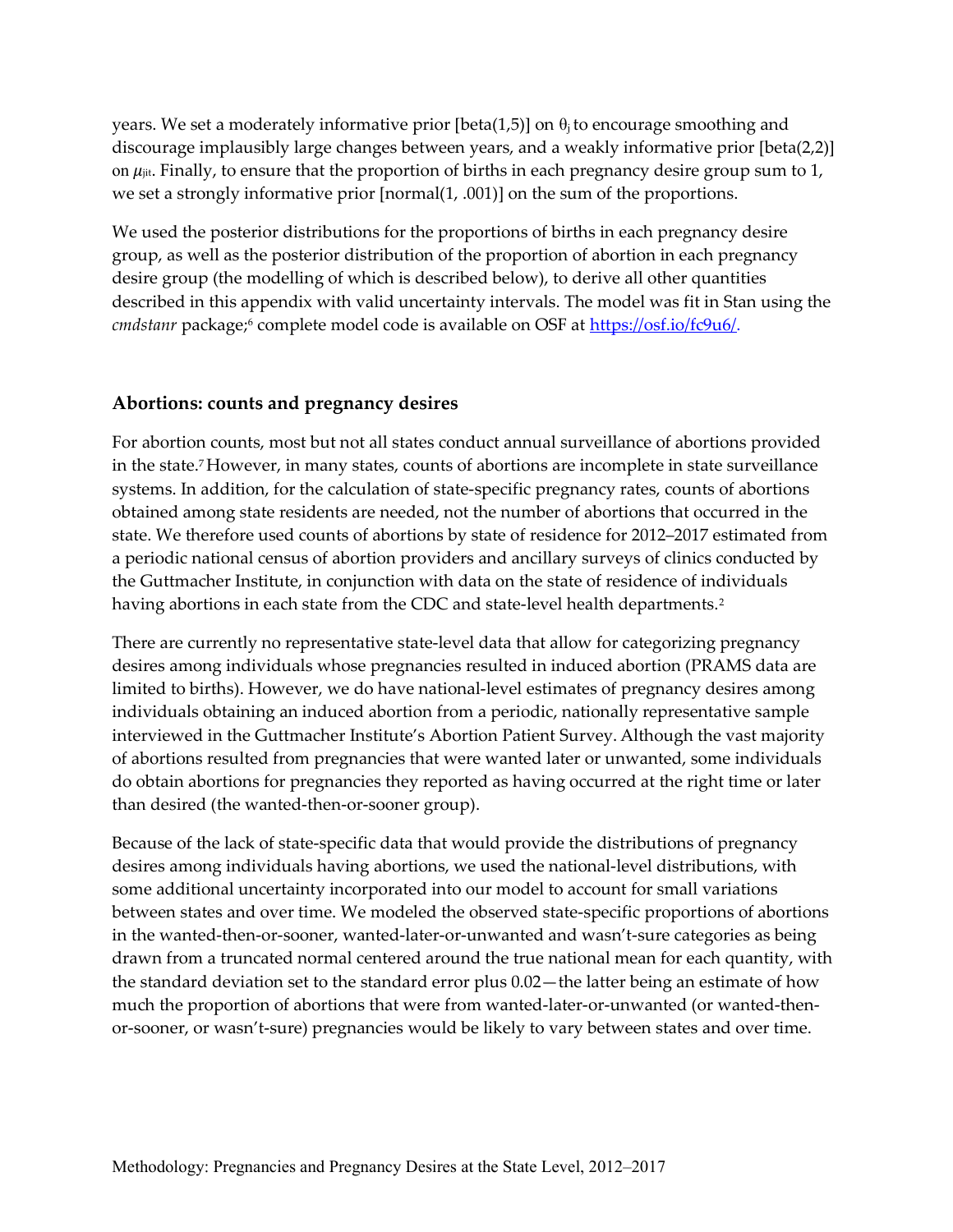According to data from the 2014 Abortion Patient Survey, approximately 95% of abortions in the United States involved pregnancies that individuals wanted either later or not at all, with smaller proportions that involved pregnancies wanted then or sooner (3%) or that individuals were uncertain about (1%; proportions do not sum to 100% because of rounding). Because of the small size of the latter two groups among individuals having abortions, any variation between states is unlikely to impact overall estimates; nationally, all of these proportions have also stayed largely stable for the years for which we have Abortion Patient Survey data.

Further, the lack of data at the state level on pregnancy desires among individuals whose pregnancy ends in abortion means that we do not know how states vary in the proportion of individuals having abortions who would characterize their pregnancy as having occurred too soon and the proportion that would characterize it as having been not wanted at all. We know from PRAMS data on births that these two proportions vary considerably across states, and the same could be true among pregnancies ending in abortion. When combined, these two pregnancy desire groups—pregnancies occurring sooner than wanted and those not wanted at all—comprise the majority of all abortions in the United States, and we expect the same is true at the state level. Applying separate, national-level proportions to represent the proportion occurring sooner than wanted and the proportion unwanted across all states would impose a strong assumption that states do not vary in the distribution of such pregnancies and would have a large impact on estimates.

#### Fetal losses: counts and pregnancy desires

Fetal losses are often included in vital statistics reports, but they are even more undercounted than induced abortions because, for most states, only fetal deaths occurring at 20 weeks' gestation or later are required to be reported to the vital statistics system. Also, fetal loss is likely to be underreported in surveys of pregnancy histories because many spontaneous abortions occur at very early gestations and are not detected.<sup>2</sup> A reasonable approximation of the total number of fetal losses is the sum of 20% of all births and 10% of all induced abortions.1,8 We applied this approximation separately for wanted-then-or-sooner, wanted-lateror-unwanted and wasn't-sure pregnancies. For example, we calculated wanted-later-orunwanted pregnancies ending in fetal loss for each state as the sum of 20% of wanted-later-orunwanted pregnancies ending in births and 10% of wanted-later-or-unwanted pregnancies ending in abortion to obtain the number of wanted-later-or-unwanted pregnancies ending in fetal loss in each state.

#### Population data

The accuracy of demographic rates depends on having accurate counts of the population. It is important to note that because the sampling frames for PRAMS and for the Abortion Patient Survey are based on birth certificates and abortion patients, respectively, they include the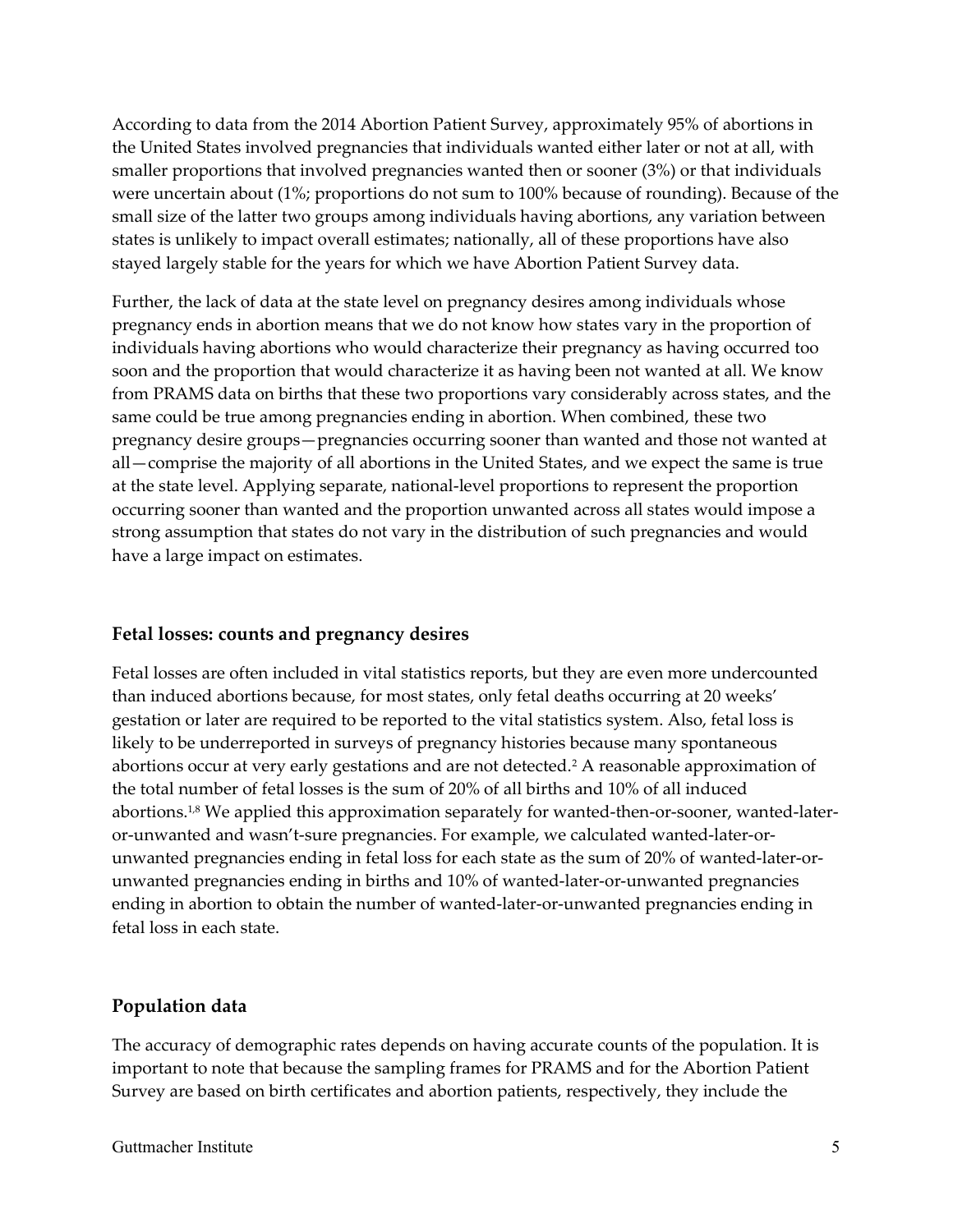population of transgender men and nonbinary people who gave birth or had abortions in 2014. Ideally, our denominator would include all people who are able to get pregnant and deliver a live birth—which would include some unknown proportion of cisgender women, some proportion of transgender men and some proportion of people whose gender is nonbinary. Because there are no reliable estimates of the population of people who are able to get pregnant, we use as a proxy the number of women of reproductive age (15–44) as measured by the Census Bureau. All rates in this report are calculated as events per 1,000 women aged 15–44 residing in the state. Following the decennial census, population counts for women residing in each state are produced by the Census Bureau in collaboration with the National Center for Health Statistics for July 1 of each year and revised periodically (the "vintage"). We used the vintage 2019 bridged-race postcensal population estimates for 2012–2017.<sup>9</sup>

#### Estimation of states without PRAMS data

For the six states where PRAMS or similar data were not available for births for any year (Arizona, Florida, Indiana, Mississippi, Nevada and South Carolina), and the two for which the pregnancy intention question used on surveys in those states differed from PRAMS surveys (California and Idaho; see below), we predicted birth rates according to desire status for the year 2017 using Bayesian multivariable linear regression models fit using the *brms* package.<sup>10</sup>

In the models, each of the 42 states with data represents an observation. In the first model, the dependent variable is the estimated state wanted-later-or-unwanted birth rate; in the second, the dependent variable is the estimated wanted-then-or-sooner birth rate. The remaining estimate—the wasn't-sure rate—was then obtained by subtracting the wanted-later-orunwanted and wanted-then-or-sooner birth rates from the total birth rate for residents in each predicted state. We used information on the demographic characteristics of births in each state as predictors, selecting characteristics shown to be associated with pregnancy desires.11–17 Our final model includes the total birth rate, the proportion of births to each of seven age groups (≤17, 18–19, 20–24, 25–29, 20–24, 35–39, and 40 and older) and the proportion of births to married people, using a regularized horseshoe prior on the covariates to limit the risk of overfitting our model to the available data.<sup>18</sup>

Because the dependent variables in each model—the wanted-later-or-unwanted and wantedthen-or-sooner birth rates for 2017 in 42 states with PRAMS data—were also estimated with uncertainty, we propagated this uncertainty by drawing 100 repeated samples with replacement from the posterior distributions of these rates, refitting the linear regression and predicting the missing states each time. We then combined the draws from the posterior distributions of the predicted states produced from each sample and used these combined draws to calculate 95% uncertainty intervals. We combined these predicted wanted-later-orunwanted and wanted-then-or-sooner birth rates with data on abortions and fetal loss for each predicted state to produce wanted-later-or-unwanted and wanted-then-or-sooner pregnancy rates and the other measures presented in the report tables.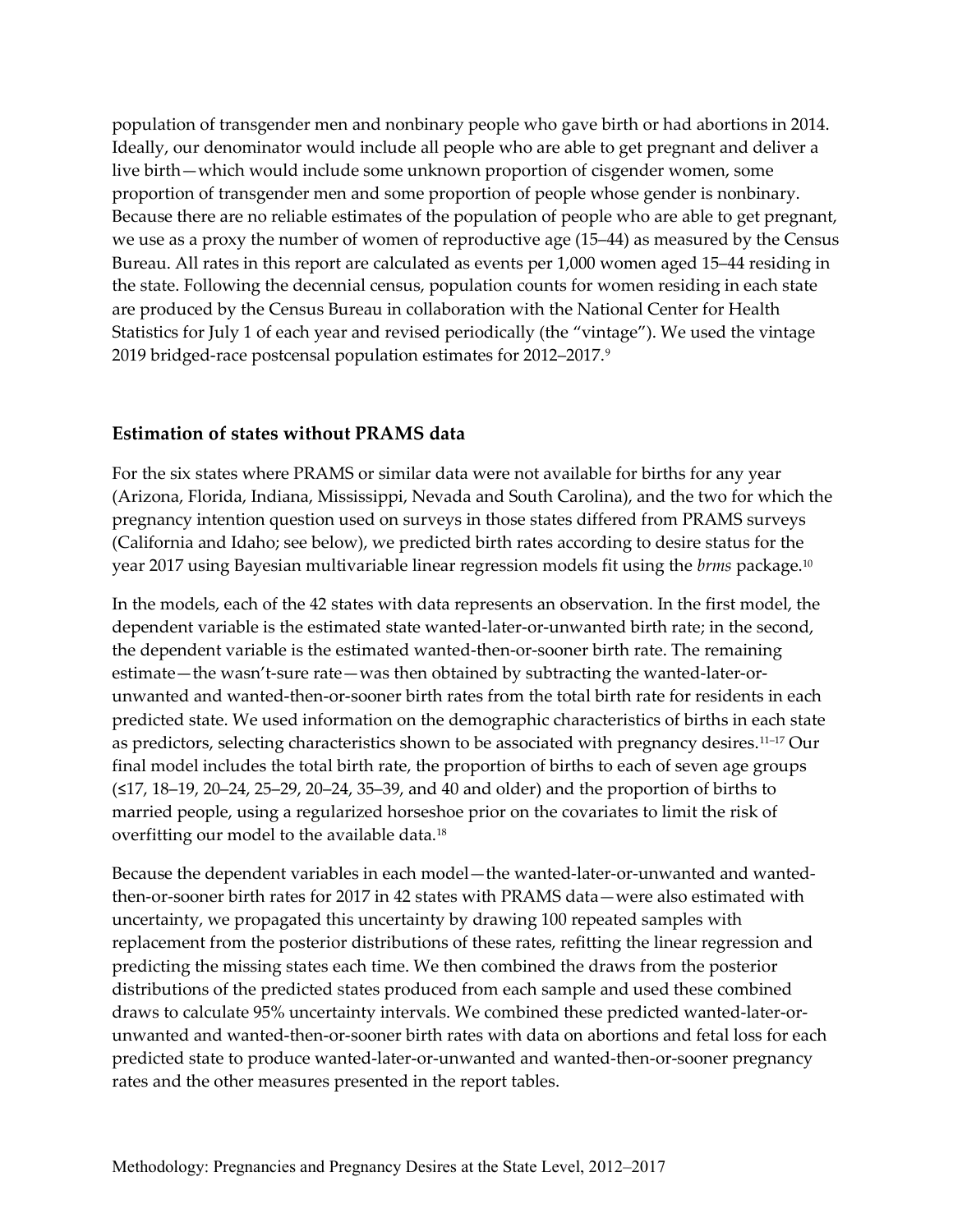To test the accuracy of the model, we calculated predicted birth rates by pregnancy desire category in 2017 for the 42 states for which we had data, dropping one state's data from the model before prediction. We then compared the model's prediction to the actual rate for that state and category, and repeated this process for all 42 states. MA Table 2 shows the mean error and mean absolute value of the error. Prediction errors were relatively small (on average, <1.5 rate points), and without clear geographic patterns by census division.

#### States with PRAMS-like surveys

Two states did not participate in PRAMS in any of the years from 2012 to 2017 but administered survey programs that are based on, or are similar to, PRAMS and include questions on pregnancy desire. The Pregnancy Risk Assessment Tracking System (PRATS) survey has been administered annually in Idaho since 2001.19 However, the PRATS survey in Idaho differed from PRAMS surveys used in other states during the analytic period in two significant ways. First, PRATS excluded mothers younger than 18, while PRAMS included all residents giving birth in the state.<sup>20</sup> Second, the PRATS survey used the pre-2012 PRAMS question on pregnancy desire and so does not match the format of the question used on the PRAMS surveys from 2012 to 2017.

California's Maternal and Infant Health Assessment survey has collected annual data on individuals' pregnancy desires among all births in the state since 2000. The question on pregnancy desires includes the "I wasn't sure what I wanted" answer option but does not include the "I wanted to become pregnancy sooner" response option. Because the question is not strictly comparable to the PRAMS question, we considered the Maternal and Infant Health Assessment survey data to be unavailable for our set of comparable pregnancy rates.

#### **Limitations**

• Comparability of measures over time. In a detailed investigation of the potential impact of the question change on participant's responses, Maddow-Zimet and Kost concluded that estimates of unintended pregnancy using the PRAMS question on pregnancy desire, first implemented in 2012, were not comparable to those produced using the pre-2012 question and should not be used to track trends over periods of time straddling 2012.<sup>21</sup> Thus, this report's state-level estimates of pregnancies that are wanted later or unwanted are not comparable to the unintended pregnancy rates presented in prior publications that document trends from 2002 to 2010.22–24 The estimates presented in this report replace the 2014 estimates in the most recently published report, Pregnancy Desires and Pregnancies at the State Level: Estimates for 2014, and differ slightly from the rates presented in that publication because of methodological differences in how the rates were estimated.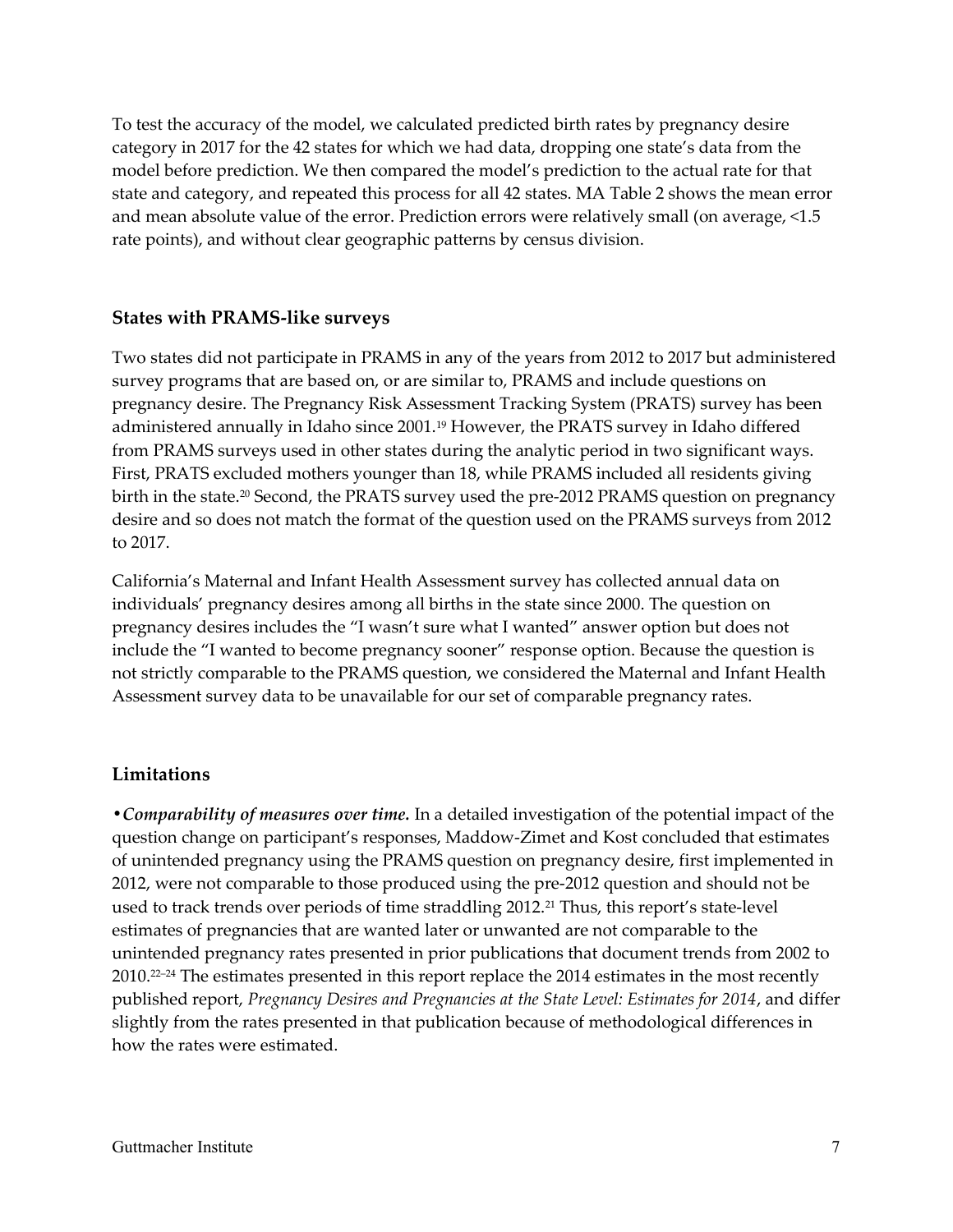• Pregnancy desires among individuals having abortions. The majority of abortions result from pregnancies that were wanted later or unwanted (>95%), so we were comfortable using the national distributions of pregnancy desire categories and applying these proportions to all states. However, it is likely that the proportions of pregnancies that originated as wanted later, compared with those not wanted at all, vary by state, so it is a considerable limitation that we were not able to measure this variation at the state level but necessarily relied on a single distribution measured across all states.

Our estimation of a wasn't-sure pregnancy rate and a wanted-then-or-sooner pregnancy rate also required that we use the national distribution of those characterizations of pregnancy desire from the Guttmacher Institute's 2014 Abortion Patient Survey and apply that same distribution to abortions in all states. However, the proportion of abortion patients who reported uncertainty in their pregnancy desire was relatively small (about 1%), as was the proportion reporting that they wanted to become pregnant then or sooner (about 3%). Although there may be variation across states in these proportions, their impacts on the estimated pregnancy rate are likely to be small.

It should also be noted that the pregnancy desire question on the 2014 Abortion Patient Survey is not identical to the question on the 2012–2017 PRAMS surveys. The Abortion Patient Survey uses two questions to categorize the desire status of pregnancies, while the PRAMS surveys use one. In addition, on the abortion survey, there is no response option that specifically states, "I wasn't sure what I wanted." Instead, respondents are offered the option "Not sure." We assumed that these abortions were comparable to the births categorized under "I wasn't sure what I wanted" and combined the two to estimate the wasn't-sure pregnancy rates. Some of these respondents to the abortion survey may have been reporting their feelings at the time of the survey, not prior to the pregnancy. However, we reasoned that, for those who would have selected the "I wasn't sure what I wanted" category (had it been offered), most would have chosen the "Not sure" option on the abortion survey because it would have come closest to capturing their pre-pregnancy attitude toward the pregnancy, given that, for most abortion patients, the period of time between recalling their pre-pregnancy desires and the survey (conducted at the time of their abortion) could be a matter of weeks.

• Potential bias from misreporting of pregnancy desires. If respondents do not accurately report their pregnancy desires in surveys of individuals who gave birth, such as the PRAMS surveys, such misreporting could bias estimates of pregnancies characterized by pregnancy desires differentially across states.25 In states with relatively low proportions of pregnancies ending in abortion, the misreporting could have a larger effect on the pregnancy rates than in states with higher proportions ending in abortion, assuming individuals having abortions do not misreport pregnancy desires.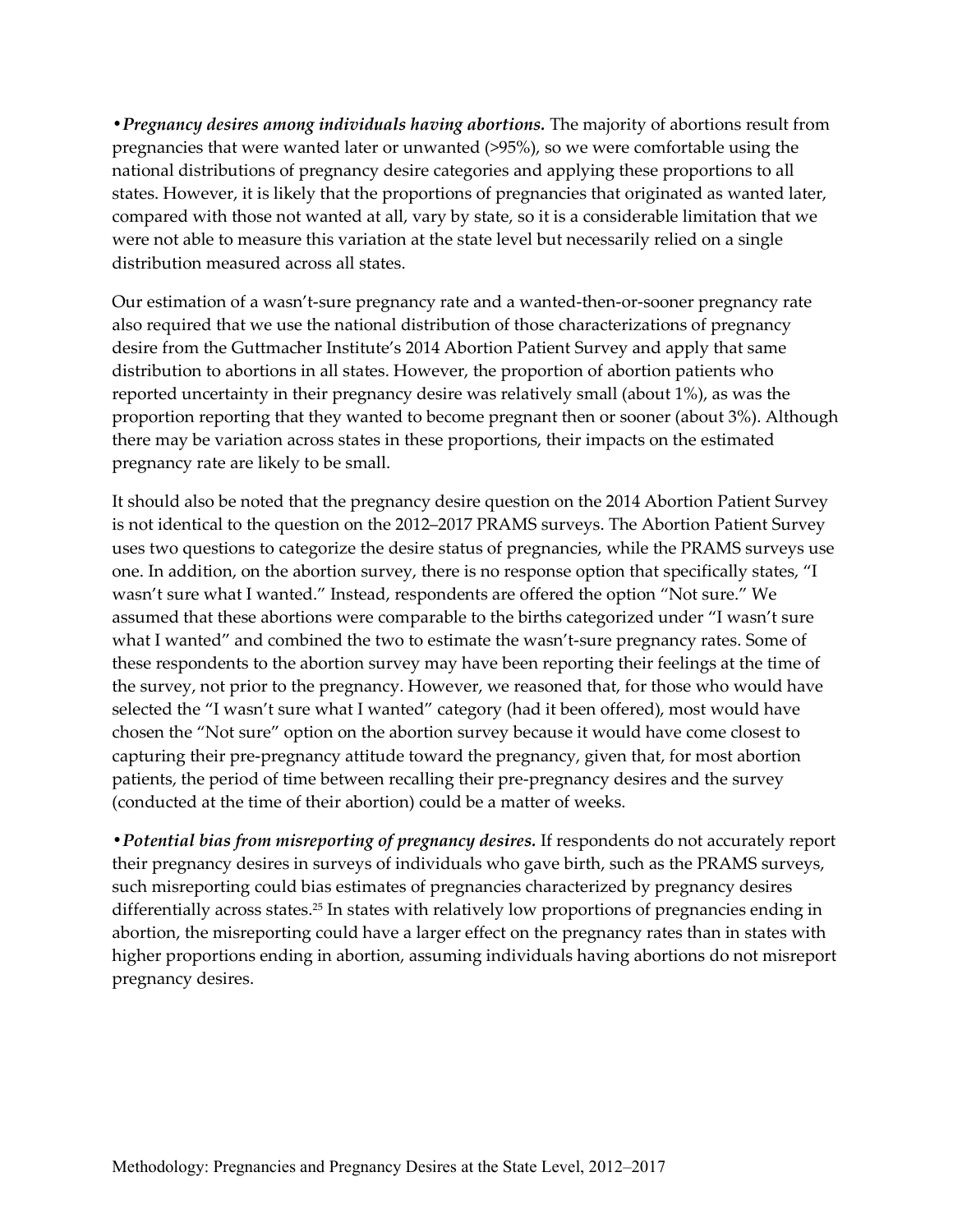• Smoothing of estimates over time. For the proportion of births in each pregnancy desire group in each state, we chose to model change over time as a random walk without drift. This is a fairly conservative specification, and it resulted in a smoothing of estimates where there were sharp changes from one year to the next in the observed weighted proportions from PRAMS data, particularly in states where these weighted proportions were stable in the surrounding years. If this smoothing were too aggressive, we would risk missing or minimizing real change, which could underestimate the estimated impact of, for instance, sudden policy changes with large effects. For most states, however, the impact of smoothing was minimal. For example, for 176 of the state-year pairs with data (out of 182), there was a less than 5% difference (in all cases, less than 2 rate points) between the rate of pregnancies that were wanted later or not at all estimated by our model and the rate that would be produced by using the "raw" weighted proportion from PRAMS data. For the remaining six state-year pairs, which typically represented states where there were sharp jumps in one year, followed by a return to prevailing trends, there were slightly larger differences (from 5% to 8%). Even in those cases, however, the differences were at their largest around 2 rate points, and the increased uncertainty in the estimates are reflected in the width of the uncertainty intervals.

In addition, our model takes a particularly conservative approach to forecasting and backcasting; because we model the proportion of births in each pregnancy desire group as a random walk without drift, the model does not project trends forward or backward. For example, in cases where there is no available PRAMS data in 2017 (but there is data in prior years), the model will typically estimate the proportion of births in each pregnancy desire group as having the same mean as the closest prior year with data, but with an uncertainty interval wider than that year with data. For states with data for at least one year, we intentionally do not incorporate additional information on the demographic characteristics of births; these are only included in our separately estimated multivariable model for states where we lack any other data on pregnancy desires.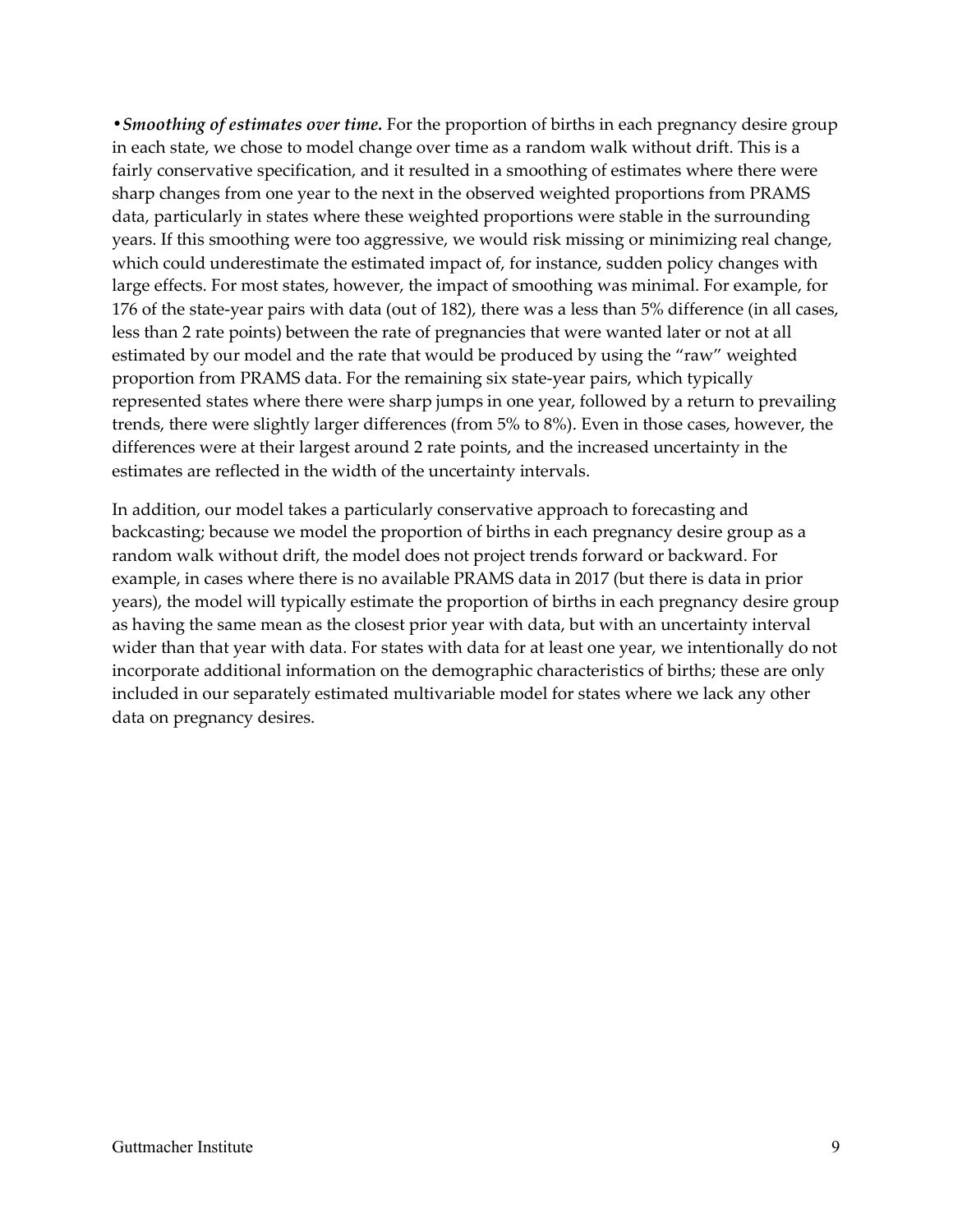# MA TABLE 1: Years of PRAMS data included in analysis, by state and New York City, 2012–2017

| State/Locality | 2012         | 2013        | 2014        | 2015         | 2016        | 2017        | Total no.        |
|----------------|--------------|-------------|-------------|--------------|-------------|-------------|------------------|
|                |              |             |             |              |             |             | of years         |
| Alabama        |              |             | X           | $\mathbf{x}$ |             | X           | 3                |
| Alaska         | X            | X           | X           | X            | $\mathsf X$ | $\mathsf X$ | 6                |
| Arizona        |              |             |             |              |             |             | $\boldsymbol{0}$ |
| Arkansas       | X            | X           |             | X            | $\mathsf X$ |             | $\overline{4}$   |
| California     |              |             |             |              |             |             | $\boldsymbol{0}$ |
| Colorado       | X            | X           |             | X            | X           | $\mathsf X$ | 5                |
| Connecticut    |              |             | X           | X            | X           | X           | $\overline{4}$   |
| Delaware       | X            | x           | x           | X            | $\mathsf X$ | X           | 6                |
| Florida        |              |             |             |              |             |             | $\boldsymbol{0}$ |
| Georgia        | X            | X           |             |              |             | X           | 3                |
| Hawaii         | X            | X           | X           | X            | X           |             | 5                |
| Idaho          |              |             |             |              |             |             | $\boldsymbol{0}$ |
| Illinois       | X            | X           | X           | X            | X           | X           | 6                |
| Indiana        |              |             |             |              |             |             | $\boldsymbol{0}$ |
| Iowa           |              | X           | X           | X            | $\mathsf X$ | $\mathsf X$ | 5                |
| Kansas         |              |             |             |              |             | X           | $\mathbf{1}$     |
| Kentucky       |              |             |             |              |             | X           | $\mathbf{1}$     |
| Louisiana      |              |             |             | X            | X           | X           | $\mathfrak{Z}$   |
| Maine          | X            | X           | X           | X            | $\mathsf X$ | X           | 6                |
| Maryland       | X            | X           | X           | X            | X           | X           | 6                |
| Massachusetts  | X            | X           | x           | X            | X           | X           | 6                |
| Michigan       | X            | X           |             | X            | X           | X           | $\mathbf 5$      |
| Minnesota      | X            | X           |             |              |             |             | $\overline{2}$   |
| Mississippi    |              |             |             |              |             |             | $\boldsymbol{0}$ |
| Missouri       | X            | x           | x           | X            | X           | X           | 6                |
| Montana        |              |             |             |              |             | X           | $\mathbf{1}$     |
| Nebraska       | X            | x           | X           | X            | X           |             | 5                |
| Nevada         |              |             |             |              |             |             | $\boldsymbol{0}$ |
| New Hampshire  |              | X           | X           | X            | X           | X           | 5                |
| New Jersey     | X            | X           | X           | X            | X           | X           | 6                |
| New Mexico     | X            | X           | X           | X            | X           | X           | 6                |
| New York State |              | X           | X           | $\mathbf x$  | X           | $\mathsf X$ | 5                |
| New York City  | $\mathbf{X}$ | $\mathsf X$ | $\mathsf X$ | $\mathbf x$  | $\mathbf x$ | $\mathsf X$ | 6                |
| North Carolina |              |             |             |              |             | X           | $\mathbf{1}$     |
| North Dakota   |              |             |             |              |             | X           | $\mathbf{1}$     |
| Ohio           | X            |             | X           | X            |             |             | 3                |
| Oklahoma       | $\mathbf X$  | X           | X           | X            | X           | X           | 6                |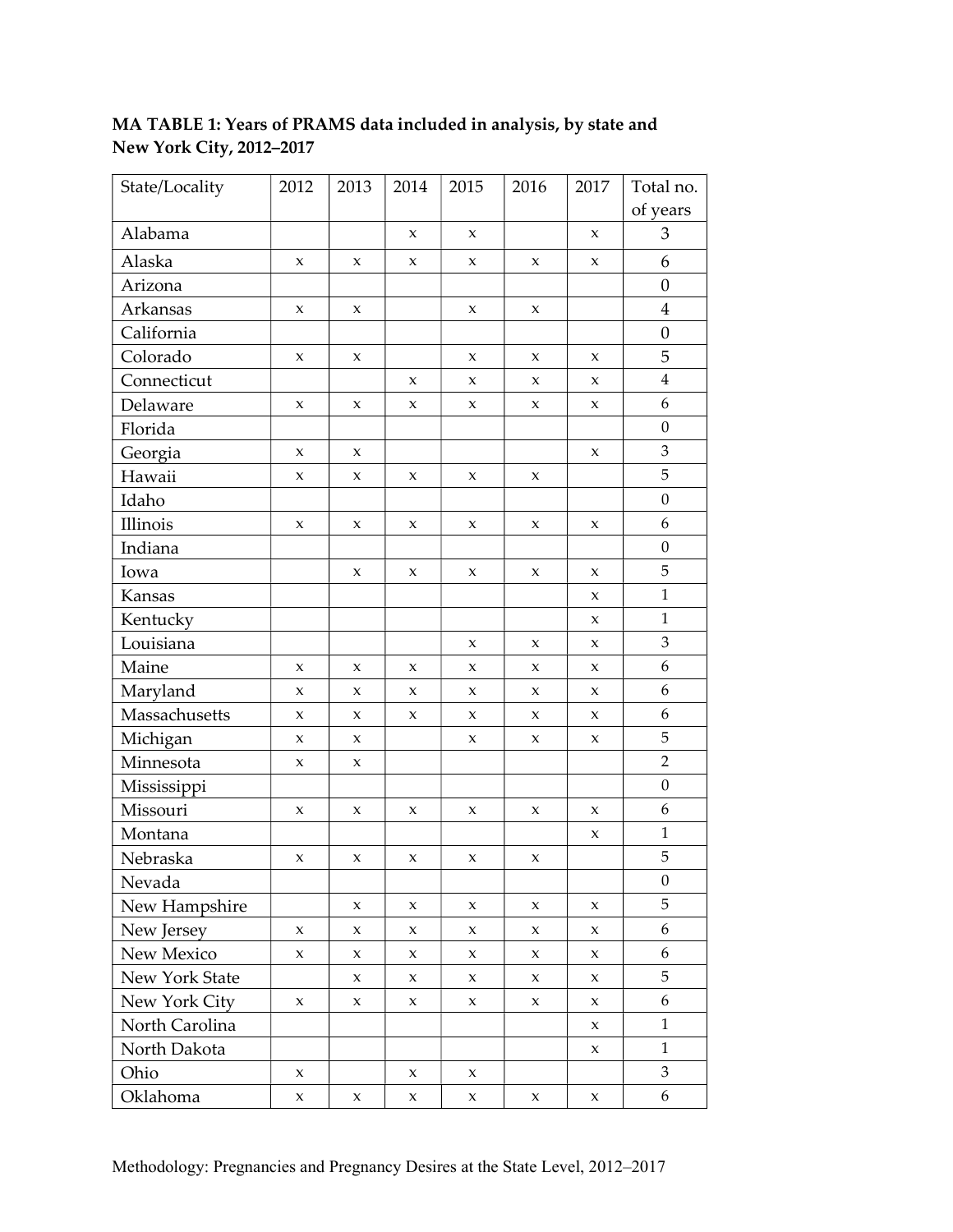| Oregon         | $\mathbf{x}$ | $\mathbf{x}$ |              | $\mathbf{x}$ |              |              | 3                |
|----------------|--------------|--------------|--------------|--------------|--------------|--------------|------------------|
| Pennsylvania   | $\mathbf{x}$ | $\mathbf{x}$ | X            | $\mathbf{x}$ | X            | $\mathbf{x}$ | 6                |
| Rhode Island   | $\mathbf{x}$ | X            | $\mathbf{x}$ |              | $\mathbf{x}$ | $\mathbf{x}$ | 5                |
| South Carolina |              |              |              |              |              |              | $\boldsymbol{0}$ |
| South Dakota   |              |              |              |              |              | $\mathbf x$  | $\mathbf{1}$     |
| Tennessee      | $\mathbf{x}$ | X            | $\mathbf{x}$ | $\mathbf{x}$ |              |              | $\overline{4}$   |
| Texas          |              |              |              | $\mathbf{x}$ | $\mathbf x$  |              | $\overline{2}$   |
| Utah           | $\mathbf{x}$ | X            | $\mathbf x$  | $\mathbf{x}$ | $\mathbf{x}$ | $\mathbf{x}$ | 6                |
| Vermont        | $\mathbf{x}$ | $\mathbf x$  | $\mathbf x$  | $\mathbf{x}$ | X            | $\mathbf x$  | 6                |
| Virginia       |              |              |              | $\mathbf{x}$ | X            | $\mathbf{x}$ | 3                |
| Washington     | $\mathbf{x}$ | X            | $\mathbf x$  | $\mathbf{x}$ | $\mathbf x$  | $\mathbf{x}$ | 6                |
| West Virginia  | $\mathbf{x}$ | $\mathbf{x}$ | $\mathbf x$  | $\mathbf{x}$ | $\mathbf x$  | $\mathbf{x}$ | 6                |
| Wisconsin      | $\mathbf{x}$ | X            | $\mathbf x$  | $\mathbf{x}$ | X            | $\mathbf{x}$ | 6                |
| Wyoming        | $\mathbf{x}$ | $\mathbf{x}$ | X            | $\mathbf{x}$ | $\mathbf{x}$ | $\mathbf{x}$ | 6                |
| Total          | 29           | 31           | 28           | 34           | 31           | 35           |                  |

# MA TABLE 2: Mean error and mean absolute value of error from leave-one-out cross-validation of multivariable model predicting wanted-then-or-sooner and wanted-later-orunwanted birth rates for 2017, overall and by census division

|           | Wanted-then-or-<br>sooner birth rate |                                | Wanted-later-or-<br>unwanted birth rate |                                |  |
|-----------|--------------------------------------|--------------------------------|-----------------------------------------|--------------------------------|--|
| Census    | Mean                                 | Mean                           | Mean                                    | Mean                           |  |
| division  | error <sup>*</sup>                   | absolute<br>value of<br>error* | error*                                  | absolute<br>value of<br>error* |  |
| Overall   | $-.03$                               | 1.42                           | .06                                     | 1.25                           |  |
|           |                                      |                                |                                         |                                |  |
| West      | $-.22$                               | 1.58                           | .82                                     | 1.34                           |  |
| Midwest   | .13                                  | 1.79                           | $-.11$                                  | 1.12                           |  |
| South     | .24                                  | 1.31                           | -.66                                    | 1.58                           |  |
| Northeast | $-44$                                | .90                            | .48                                     | .69                            |  |

\*Calculated as the difference between the point estimate of the predicted rate (the median of the posterior distribution) and the point estimate of the rate estimated from PRAMS data.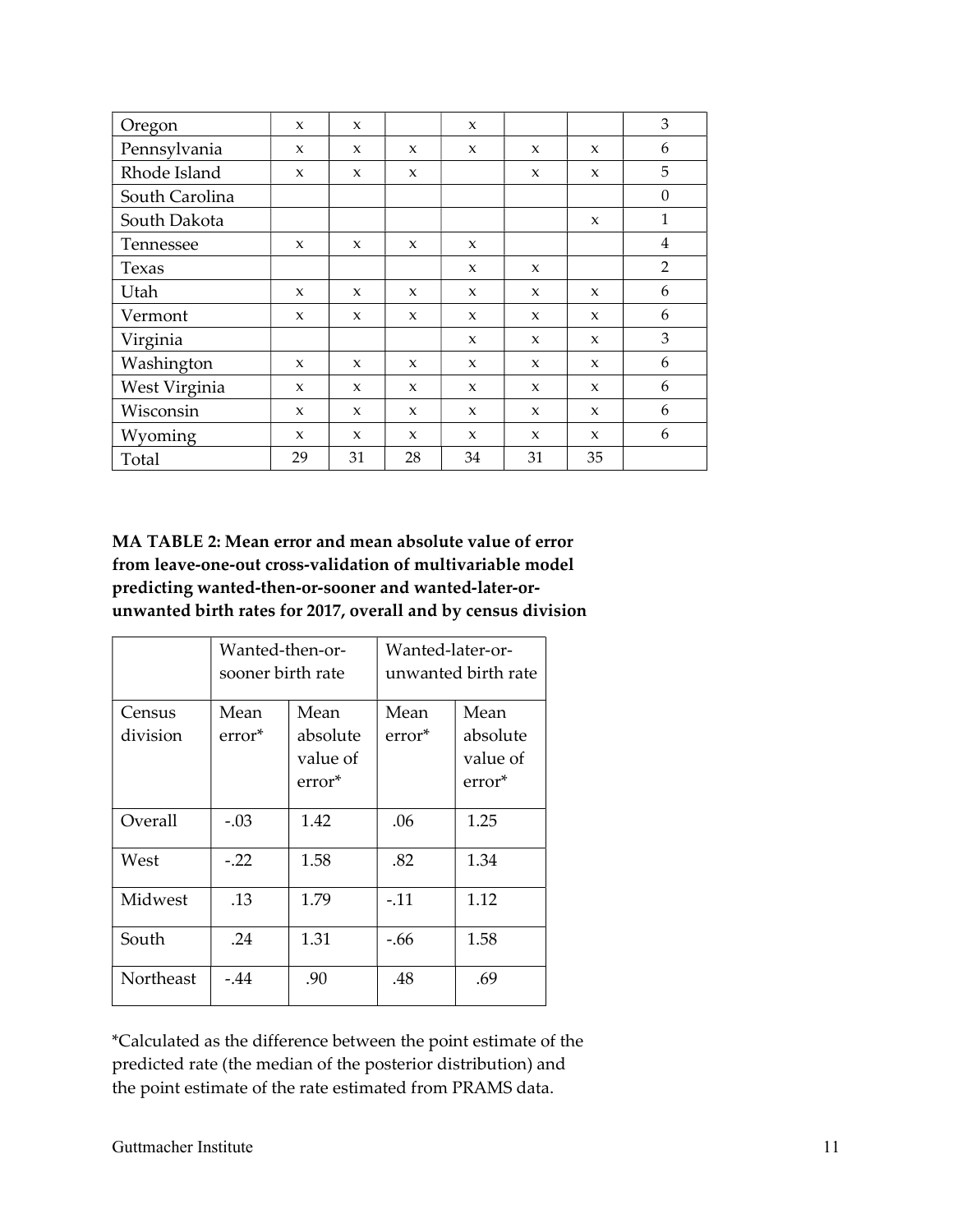#### References

1. Division of Vital Statistics, National Center for Health Statistics (NCHS), Centers for Disease Control and Prevention (CDC), U.S. Department of Health and Human Services, Natality public-use data 2007–2019, on CDC WONDER Online Database, October 2020, http://wonder.cdc.gov/natality-current.html.

2. Maddow-Zimet I and Kost K, Pregnancies, Births and Abortions in the United States, 1973–2017: National and State Trends by Age, New York: Guttmacher Institute, 2021, https://doi.org/10.1363/2021.32709.

3. Shulman HB et al., The Pregnancy Risk Assessment Monitoring System (PRAMS): overview of design and methodology, American Journal of Public Health, 2018, 108(10):1305–1313, https://doi.org/10.2105/AJPH.2018.304563.

4. CDC, PRAMS Data for Researchers, Years of Data Available, Data Availability by Jurisdiction and Year table (standard version), https://www.cdc.gov/prams/researchers.htm.

5. StataCorp, Stata Statistical Software: Releases 16 and 17, College Station, TX: StataCorp, 2019.

6. Gabry J et al., CmdStanR: R Interface to CmdStan, V0.4.0, 2021, https://mc-stan.org/cmdstanr.

7. Kortsmit K et al., Abortion Surveillance—United States, 2018, MMRW Surveillance Summaries, 2020, Vol. 69, No. SS-7, http://dx.doi.org/10.15585/mmwr.ss6907a1.

8. Leridon H, Human Fertility: The Basic Components, Chicago: University of Chicago Press, 1977.

9. NCHS, CDC, Vintage 2019 Postcensal Estimates of the Resident Population of the United States (i.e., April 1, 2010, July 1, 2010–July 1, 2019), by Year, County, Single-Year of Age, Bridged-Race Category, Hispanic Origin, and Sex, prepared under a collaborative arrangement with the U.S. Census Bureau, 2020, https://www.cdc.gov/nchs/nvss/bridged\_race.htm.

10. Bürkner P-C, brms: an R package for Bayesian multilevel models using Stan, Journal of Statistical Software, 2017, 80(1), http://dx.doi.org/10.18637/jss.v080.i01.

11. Kost K and Lindberg L, Pregnancy intentions, maternal behaviors, and infant health: investigating relationships with new measures and propensity score analysis, Demography, 2015, 52(1):83–111, https://doi.org/10.1007/s13524-014-0359-9.

12. Lindberg L et al., Pregnancy intentions and maternal and child health: an analysis of longitudinal data in Oklahoma, Maternal and Child Health Journal, 2015, 19(5):1087–1096, https://doi.org/10.1007/s10995-014-1609-6.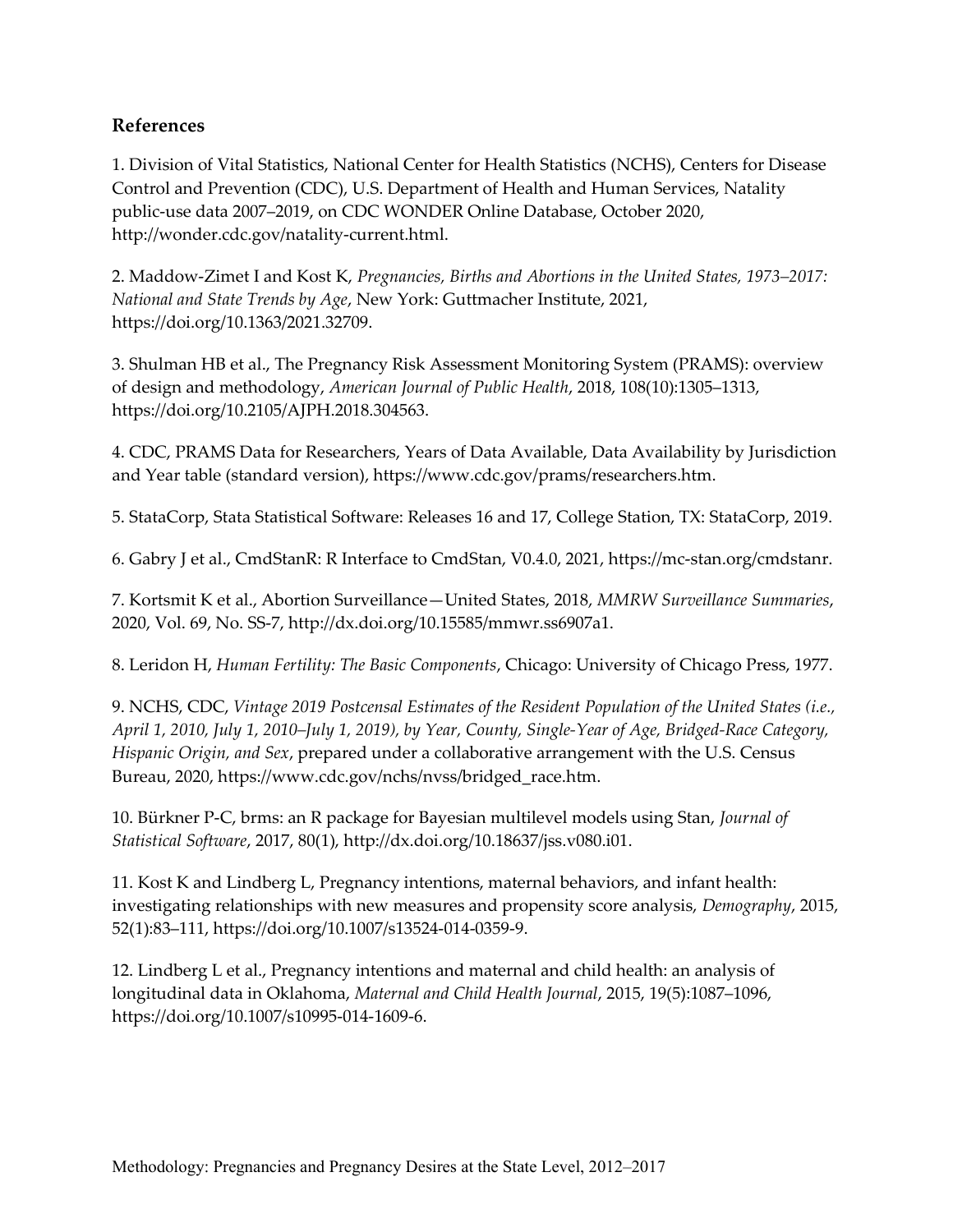13. D'Angelo DV et al., Differences between mistimed and unwanted pregnancies among women who have live births, Perspectives on Sexual and Reproductive Health, 2004, 36(5):192–197, https://www.guttmacher.org/journals/psrh/2004/differences-between-mistimed-and-unwantedpregnancies-among-women-who-have.

14. Hayford SR and Guzzo KB, Age, relationship status, and the planning status of births, Demographic Research, 2010, 23(13):365–398, https://dx.doi.org/10.4054/DemRes.2010.23.13.

15. Kost K and Darroch JE, Intention status of U.S. births in 1988: differences by mothers' socioeconomic and demographic characteristics, Family Planning Perspectives, 1995, 27(1):11–17, https://doi.org/10.2307/2135971.

16. Pulley L et al., The extent of pregnancy mistiming and its association with maternal characteristics and behaviors and pregnancy outcomes, Perspectives on Sexual and Reproductive Health, 2002, 34(4):206–211, https://www.guttmacher.org/journals/psrh/2002/07/extentpregnancy-mistiming-and-its-association-maternal-characteristics-and.

17. Williams LB, Determinants of unintended childbearing among ever-married women in the United States: 1973–1988, Family Planning Perspectives, 1991, 23(5):212–215, 221, https://doi.org/10.2307/2135755.

18. Piironen J and Vehtari A, Sparsity information and regularization in the horseshoe and other shrinkage priors, Electronic Journal of Statistics, 2017, 11(2), https://doi.org/10.1214/17-EJS1337SI.

19. Idaho Department of Health and Welfare, Division of Public Health, Bureau of Vital Records and Health Statistics, Results from the 2008 Pregnancy Risk Assessment Tracking System (PRATS) Annual Report, Boise: Idaho Department of Health and Welfare, 2012.

20. Idaho Department of Health and Welfare, Division of Public Health, Bureau of Vital Records and Health Statistics, Results from the Pregnancy Risk Assessment Tracking System, 2016 Annual Report, 2018, https://publicdocuments.dhw.idaho.gov/WebLink/DocView.aspx?id= 6394&dbid=0&repo=PUBLIC-DOCUMENTS.

21. Maddow-Zimet I and Kost K, Effect of changes in response options on reported pregnancy intentions: a natural experiment in the United States, Public Health Reports, 2020, 135(3):354–363, https://doi.org/10.1177/0033354920914344.

22. Finer LB and Kost K, Unintended pregnancy rates at the state level, Perspectives on Sexual and Reproductive Health, 2011, 43(2):78–87, https://doi.org/10.1363/4307811.

23. Kost K, Unintended Pregnancy Rates at the State Level: Estimates for 2010 and Trends Since 2002, New York: Guttmacher Institute, 2015, https://www.guttmacher.org/report/unintendedpregnancy-rates-state-level-estimates-2010-and-trends-2002.